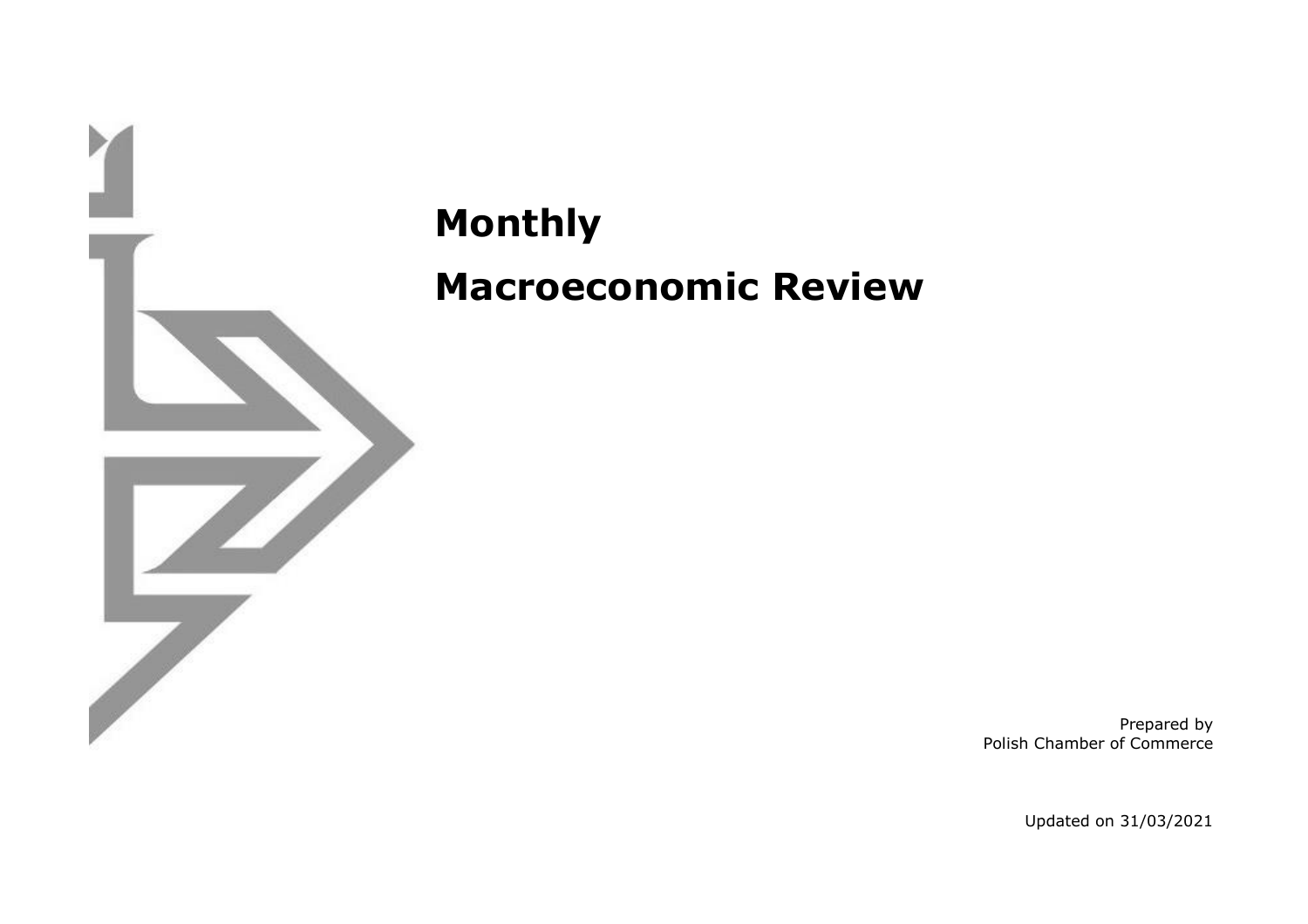# **MAIN MACROECONOMIC INDICATORS**

Updated on 31/03/2021

**Macroeconomic forecast**



| <b>Monthly macroeconomic indicators</b>                           | 08.2020  | 09.2020 | 10.2020 | 11.2020 | 12.2020 | 01.2021  | 02.2021  | 03.2021                       | 04.2021 | 05.2021  | 06.2021 | 07.2021 | 08.2021 |
|-------------------------------------------------------------------|----------|---------|---------|---------|---------|----------|----------|-------------------------------|---------|----------|---------|---------|---------|
| Industrial sales, % real change, y/y                              | 1,5%     | 5,9%    | 1,0%    | 5,4%    | 11,2%   | 0,9%     | 2,7%     | 15,1%                         | 24,9%   | 11,6%    | 3,0%    | 1,4%    | 5,1%    |
| Construction, % real change, y/y                                  | $-12,1%$ | $-9,8%$ | $-5,9%$ | $-4,9%$ | 3,4%    | $-10,0%$ | $-16,9%$ | $-7,5%$                       | $-7,1%$ | $-4,9%$  | 1,1%    | 7,3%    | 14,6%   |
| Retail sales, % nominal change, y/y                               | 0,4%     | 2,7%    | $-2,1%$ | $-5,3%$ | $-0,8%$ | $-6,0%$  | $-2,7%$  | 14,7%                         | 30,7%   | 11,3%    | 4,6%    | 0,3%    | 3,0%    |
| Consumer prices, % change, y/y                                    | 2,9%     | 3,2%    | 3,1%    | 3,0%    | 2,4%    | 2,6%     | 2,4%     | 3,2%                          | 3,5%    | 3,9%     | 3,3%    | 3,3%    | 3,1%    |
| Producer prices, % change, y/y                                    | $-1,3%$  | $-1,4%$ | $-0,4%$ | $-0,2%$ | 0,1%    | 1,0%     | 2,0%     | 2,8%                          | 3,7%    | 4,0%     | 3,6%    | 3,2%    | 3,7%    |
| Wages - enterprise sector, % nominal change, y/y                  | 4,1%     | 5,6%    | 4,7%    | 4,9%    | 6,6%    | 4,8%     | 4,5%     | 4,2%                          | 7,1%    | 8,0%     | 7,3%    | 5,6%    | 6,2%    |
| Wages - enterprise sector, PLN                                    | 5 3 3 8  | 5 3 7 2 | 5 4 5 9 | 5 4 8 4 | 5 9 7 4 | 5 5 3 7  | 5569     | 5 7 1 9                       | 5 6 6 2 | 5 5 3 2  | 5 6 7 0 | 5 6 8 1 | 5 6 7 0 |
| Registered unemployment rate                                      | 6,1%     | 6,1%    | 6,1%    | 6,1%    | 6,2%    | 6,5%     | 6,5%     | 6,4%                          | 6,2%    | 6,3%     | 6,3%    | 6,2%    | 6,1%    |
| Number of registered unemployed persons, thousand                 | 1 0 2 8  | 1 0 2 4 | 1 0 1 8 | 1 0 2 6 | 1 0 4 6 | 1 0 9 0  | 1100     | 1 0 8 6                       | 1 0 4 9 | 1 0 6 7  | 1 0 6 5 | 1 0 5 0 | 1 0 3 4 |
| Current account balance, EUR million                              | 1 2 7 3  | 1 3 3 0 | 2 3 0 7 | 1956    | 477     | 3258     | 744      | 674                           | 1 4 4 7 | 1 4 4 2  | 663     | 252     | 560     |
| Current account balance, EUR million, rolling annualised<br>basis | 14 745   | 15 363  | 17 427  | 18 201  | 18 605  | 19 331   | 18 3 3 7 | 18 275                        | 19 005  | 18 8 9 2 | 16 221  | 15 8 24 | 15 110  |
|                                                                   |          |         |         |         |         |          |          | <b>Macroeconomic forecast</b> |         |          |         |         |         |

| <b>Quarterly macroeconomic indicators</b>   | Q2 19 | Q3 19 | Q4 19 | Q1 20 | Q2 20    | Q3 20   | Q4 20    | Q1 21   | Q2 21 | Q3 21 | Q4 21 | Q1 22 | Q2 22 |
|---------------------------------------------|-------|-------|-------|-------|----------|---------|----------|---------|-------|-------|-------|-------|-------|
| Gross domestic product, % real change y/y   | 5,1%  | 4,4%  | 3,6%  | 1,9%  | $-8,4%$  | $-1,5%$ | $-2,8%$  | 1,1%    | 8,0%  | 3,1%  | 3,8%  | 3,3%  | 3,9%  |
| Individual consumption, % real change $y/y$ | 4,4%  | 4,1%  | 3,6%  | 1,2%  | $-10,8%$ | 0,4%    | $-3,2%$  | $-1,0%$ | 9,0%  | 1,0%  | 3,5%  | 3,8%  | 3,8%  |
| Gross fixed capital, % real change y/y      | 8,7%  | 4,3%  | 6,2%  | 0,9%  | $-10,7%$ | $-9,0%$ | $-10,9%$ | $-6,0%$ | 7,0%  | 6,0%  | 5,5%  | 7,0%  | 5,0%  |

Source: Statistics Poland; NBP Forecast: Polish Chamber of Commerce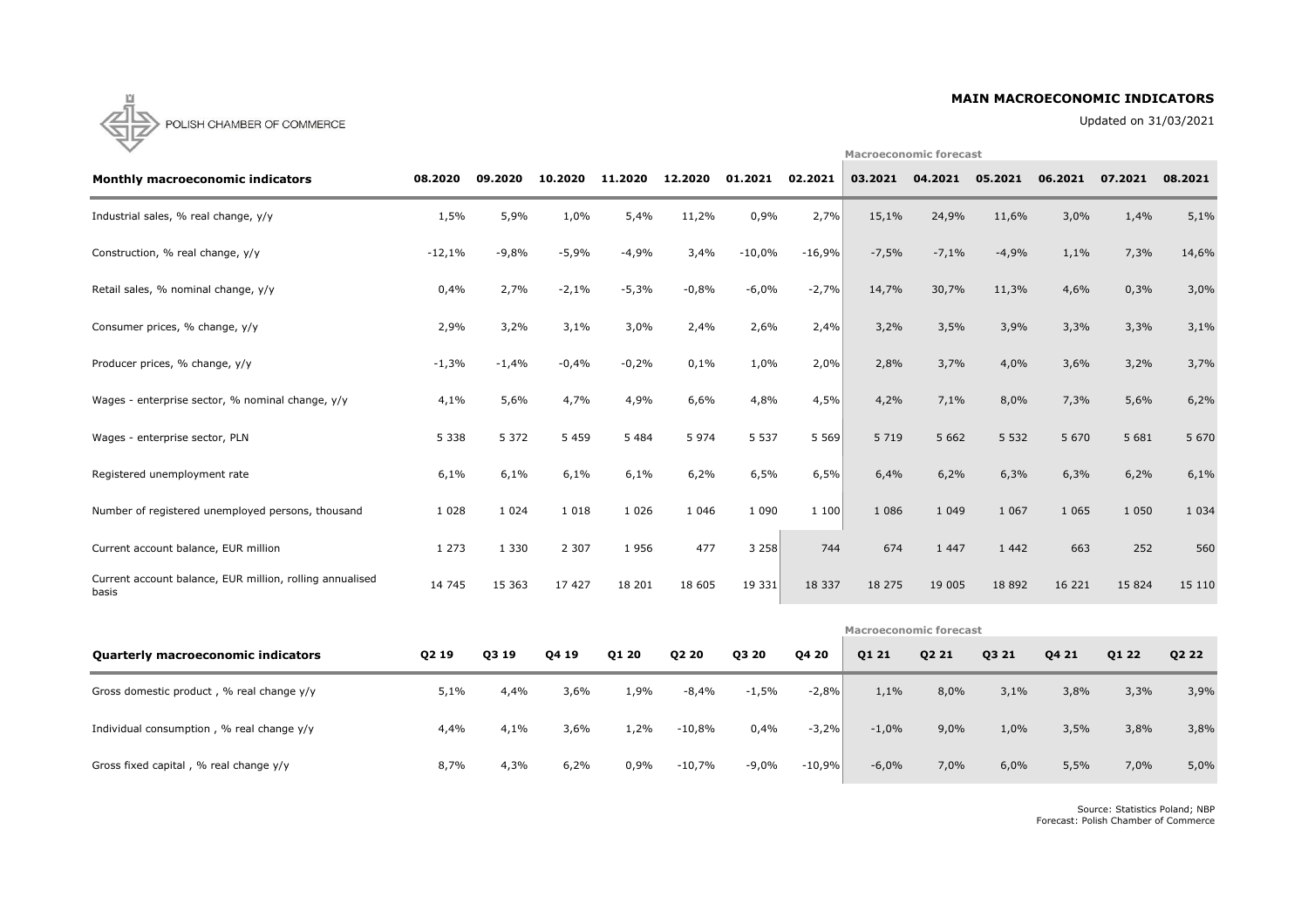# **GROSS DOMESTIC PRODUCT AND ITS COMPONENTS**



Updated on 31/03/2021

Source: Statistics Poland Forecast: Polish Chamber of Commerce



**GDP components in terms of demand - y / y**



**Industry, construction and retail trade y / y (real)**



#### **Scale of impact of GDP demand components on economic growth dynamics**

In February, industrial production increased by 4.3% in real terms. The increase was not of a seasonal nature. The increase was greater than in the previous year. The annual dynamics of production improved to 2.7% from 0.9% in January. The industry's results in February were worse than expected.



#### **Comparison of annual real dynamics: retail sales and gross wages in the enterprise sector as well as pensions and employment**

The Central Statistical Office published data on GDP dynamics in the fourth quarter of 2020. GDP decreased by -2.8% y / y against a decrease of 1.5% y / y in the third quarter. The decline turned out to be close to what the market expected. In the entire year 2020, GDP in real terms will contract by 2.7%. In nominal terms, GDP amounted to PLN 2,317 billion (EUR 521 billion).

Slight economic growth could be achieved in the first quarter of 2021. Its scale was limited by another wave of restrictions in the economy (see services and trade). In the following quarters, the growth rate will be high (especially in the second quarter) due to the base effects from a year ago.

Throughout 2021, economic growth may turn out to be high, amounting to around 4.0%. The nominal GDP will reach PLN 2,493 billion (EUR 547 billion).

In February, construction and assembly production turned out to be 5.5% higher in real terms than in January. A marked increase in sales is typical in February. The annual dynamics of construction and assembly production deteriorated from negative -10.0% in January to negative -16.9% in February. Construction results in February were clearly worse than expected.

Retail sales in February in nominal terms turned out to be 4.0% higher than in January. The increase was seasonal. The annual sales dynamics improved from negative -6.0% in January to negative -2.7% in February. The results still show a re-freezing of the economy. February's results were better than expected.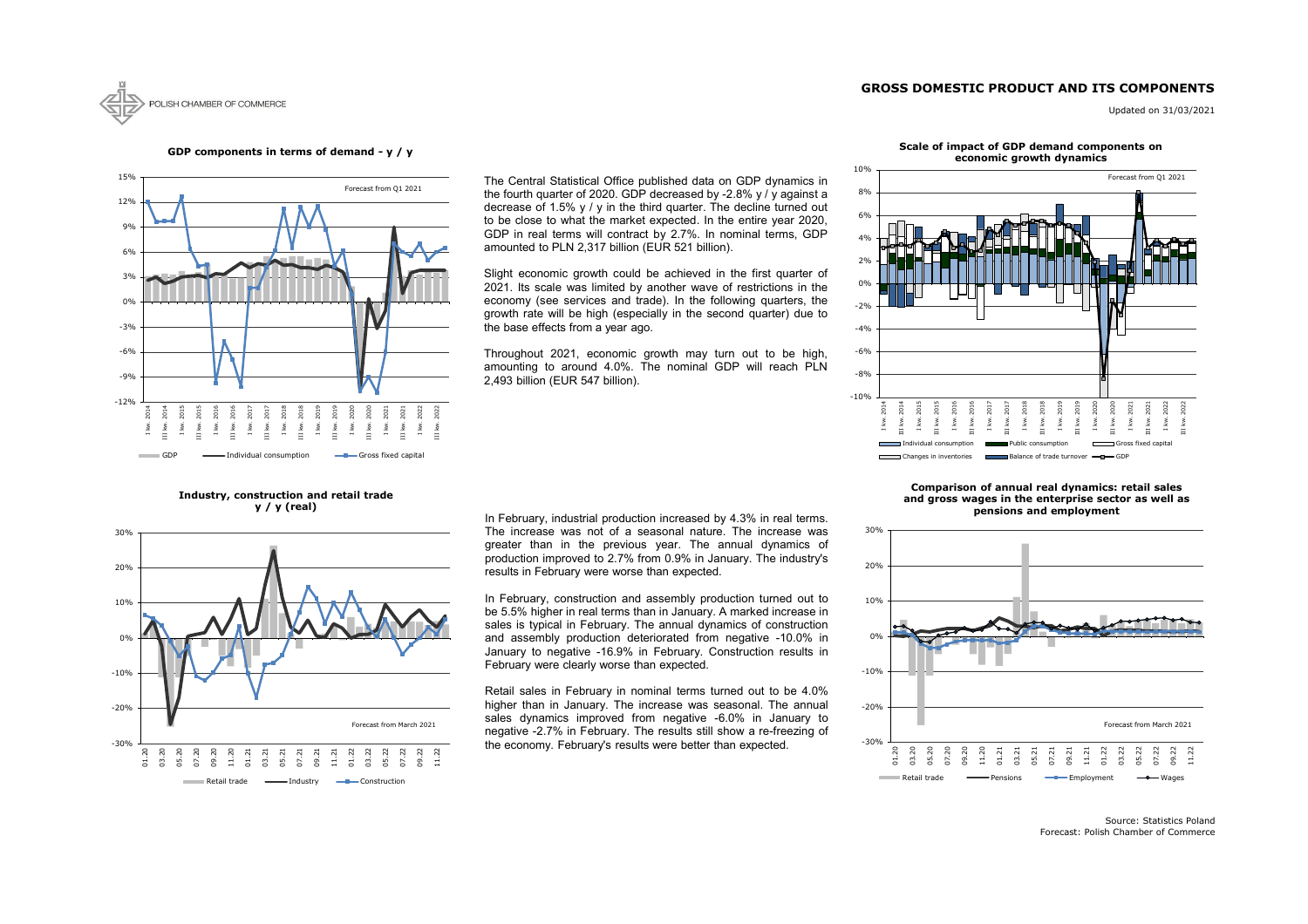# **POPULATION, LABOR MARKET, WAGES AND PENSIONS**

Updated on 31/03/2021









**Real dynamics of gross wages in the enterprise sector and pensions against the background of employment growth in the enterprise sector**





In February, the number of registered unemployed increased by 9.1 thousand. people up to 1099.5 thous. people. The unemployment rate was the same as in January and amounted to 6.5%. A year ago, in February, the unemployment rate was 5.5%. Stabilization of unemployment in February at an elevated level is typical. The beginning of the year brings an increase in unemployment related to a decrease in demand for seasonal works in construction, agriculture and tourist services.

In February, the prices of consumer goods and services turned out to be 0.5% higher than in January. This result was lower than expected. Prices in the transport, recreation and culture, and food groups increased significantly. In February, the prices of consumer goods and services turned out to be 2.4% higher than in the previous year. The annual inflation rate is expected to increase in the coming months.

Industrial prices rose by 0.8% in February. Industrial prices in February were on average 2.0% higher than a year ago. In the period of January-December 2020, industrial prices were on average 0.6% lower than in the corresponding period of the previous year. In the coming months, industrial prices will increase due to the increase in production costs.

In February, the average wage in the enterprise sector amounted to PLN 5,568.82. It was thus PLN 32.02 and 0.6% higher than in January. It was also PLN 238.34 and 4.5% higher than in February of the previous year. The wage growth recorded in February is seasonal. Changes in the level of economic activity will affect the level of wages in the coming months. Changes in the employment structure between individual industries and in individual enterprises will be significant.

The number of employed in February amounted to 15,815 thousand. It was about 10 thousand. people, ie 0.07% lower than last year.

In spring and summer, unemployment will decline. In autumn, the unemployment rate will be 6.0%, and the number of unemployed will be less than 1020,000. At the end of the year, the unemployment rate will increase to 6.1% and the number of the unemployed will increase to 1,040,000. people.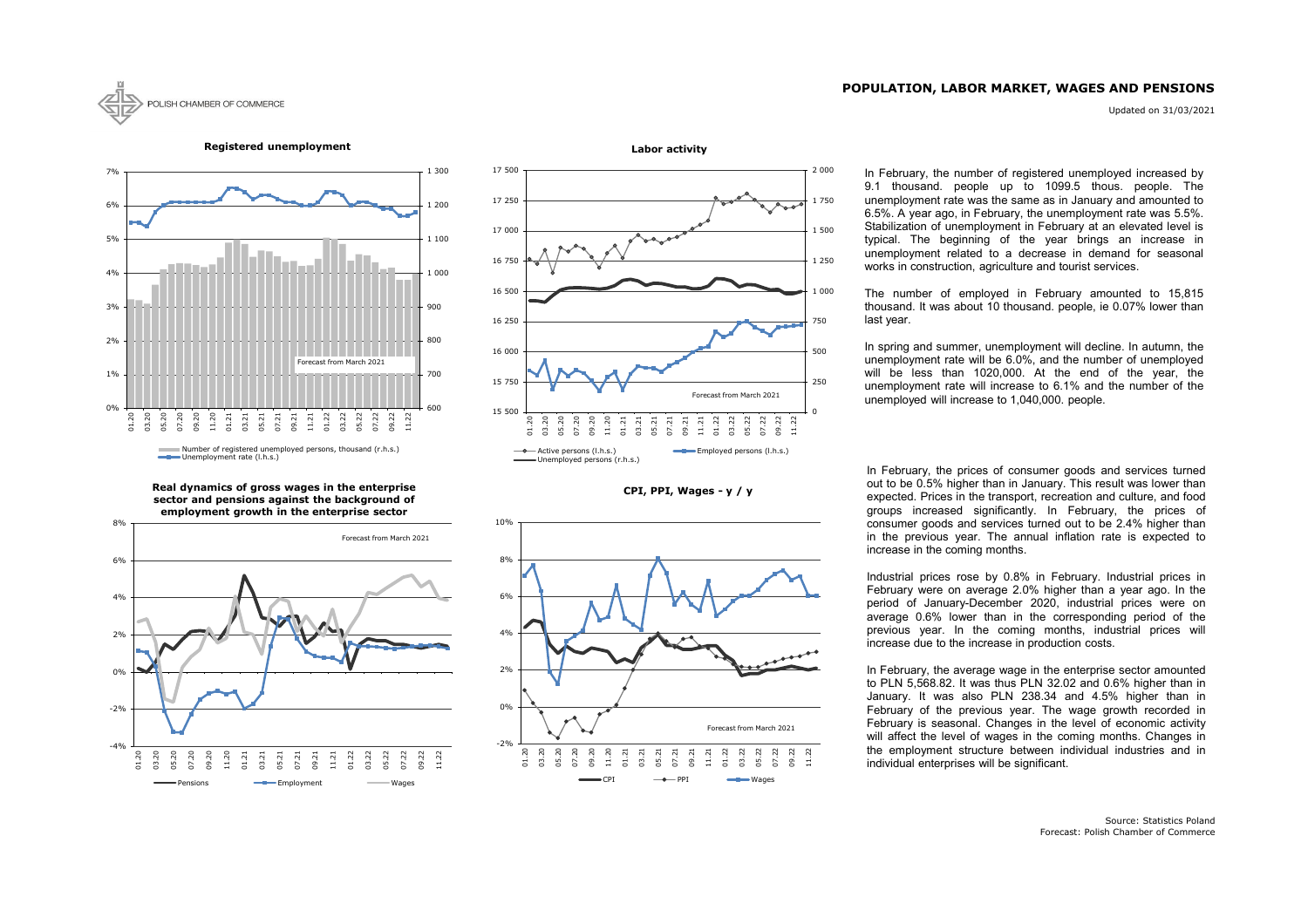### **CURRENT ACCOUNT BALANCE AND ITS MAIN COMPONENTS**



Updated on 31/03/2021

| (mln EUR)                      | 2020    | XII 2020* | 2021    |
|--------------------------------|---------|-----------|---------|
| <b>Current account balance</b> | 2 5 3 2 | 477       | 3 2 5 8 |
| Exports                        | 19732   | 19788     | 19 149  |
| Imports                        | 19 349  | 19 277    | 18 304  |
| Trade balance                  | 383     | 511       | 845     |
| <b>Balance on Services</b>     | 2 2 5 3 | 1653      | 2 3 6 7 |
| Balance on Primary Income      | 560     | -1 395    | 574     |
| Balance on Secondary Income    | -664    | $-292$    | -528    |

Source: NBP Forecast: Polish Chamber of Commerce

#### 13 000 15 000 17 000 19 000 21 000 23 000 25 000 27 000 01.20 03.20 05.20 07.20 09.20 11.20 01.21 03.21 05.21 07.21 09.21  $1.21$ 01.22 03.22 05.22 07.22 09.22 11.22  $\longrightarrow$  Exports  $\longrightarrow$  Imports Forecast from February 2021



**Foreign trade - monthly volumes**

mln EUR



### **Foreign trade - rolling annualised basis**

The export of goods is now comparable to 44% of GDP. It is a high value for a country with a population and area of Poland. The export of services is comparable to 11% of GDP, which should also be considered a very good result. These indicators do not differ significantly from those recorded before the beginning of the crisis.



In early March, the National Bank of Poland presented its estimated January balance of payments data. The current account balance in January 2020 was positive and amounted to EUR 3,258 million. In the previous month, there was a surplus of EUR 430 million (adjusted data). A year ago, a surplus of EUR 2,756 million was recorded.

After January, the current account balance was positive on a annual rolling basis and amounted to EUR 18,858 million. Its level in relation to GDP was 3.59%. In the last 12 months, exports of goods amounted to EUR 232,249 million, and exports of services amounted to EUR 58,430 million.

The impact of the coronavirus is revealed by reducing the turnover of goods and the surplus generated in services. However, the achieved results are much better than in the forecasts from a few months ago.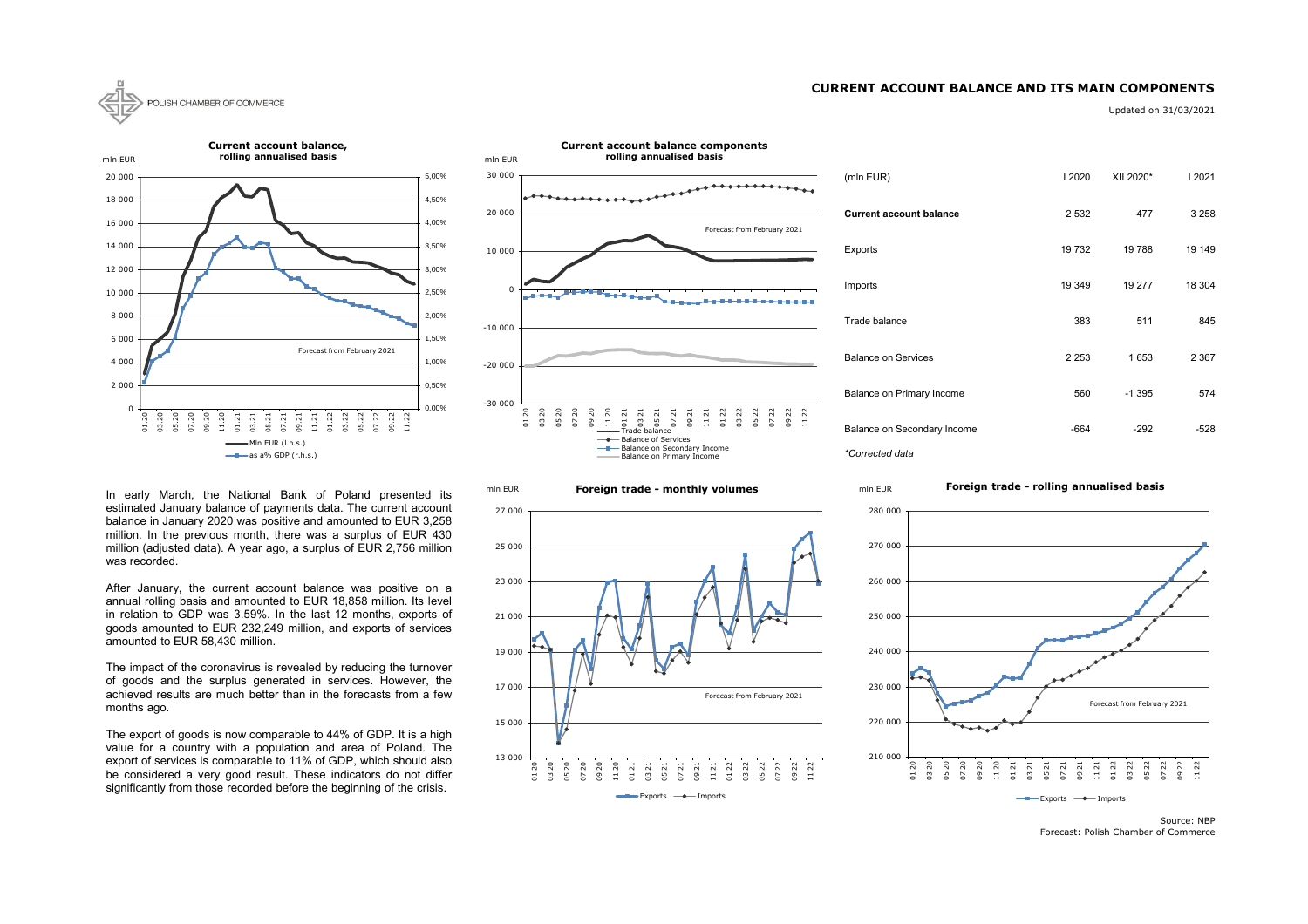

# **WARNING INDICATORS AGAINST FOREIGN CURRENCY CRISIS**

Updated on 31/03/2021

|                                                                                   |          |          |          | <b>Macroeconomic forecast</b> |          |         |          |                               |         |          |         |         |         |  |
|-----------------------------------------------------------------------------------|----------|----------|----------|-------------------------------|----------|---------|----------|-------------------------------|---------|----------|---------|---------|---------|--|
| <b>WARNING INDICATORS AGAINST FOREIGN</b><br><b>CURRENCY CRISIS - monthly</b>     | 08.2020  | 09.2020  | 10.2020  | 11,2020                       | 12.2020  | 01.2021 | 02.2021  | 03.2021                       | 04.2021 | 05.2021  | 06.2021 | 07.2021 | 08.2021 |  |
| International reserves, EUR million                                               | 116 822  | 119 127  | 122 589  | 120 499                       | 125 622  | 129 832 | 134 764  | 133 417                       | 134 217 | 134 888  | 135 428 | 137 188 | 137 874 |  |
| International reserves in the months of import of goods and<br>services           | 5,52     | 5,63     | 5,82     | 5,70                          | 5,90     | 6,13    | 6,37     | 6,24                          | 6,16    | 6,12     | 6,09    | 6,17    | 6,17    |  |
| International reserves as a% of money supply                                      | 29,5%    | 30,6%    | 31,8%    | 30,1%                         | 31,8%    | 32,4%   | 33,1%    | 33,7%                         | 33,6%   | 33,5%    | 33,4%   | 33,5%   | 33,4%   |  |
| Current account balance, EUR million, rolling annualised<br>basis                 | 14 745   | 15 3 63  | 17 427   | 18 201                        | 18 605   | 19 331  | 18 3 3 7 | 18 275                        | 19 005  | 18 8 9 2 | 16 221  | 15 8 24 | 15 110  |  |
| Current account balance, as a% of GDP, rolling annualised<br>basis                | 2,81%    | 2,93%    | 3,33%    | 3,49%                         | 3,57%    | 3,69%   | 3,49%    | 3,46%                         | 3,59%   | 3,55%    | 3,04%   | 2,95%   | 2,80%   |  |
| Inflow of foreign direct investment - rolling annualised basis,<br>EUR million    | 10 630   | 10 9 26  | 12 239   | 11 572                        | 11 228   | 10 508  | 9 4 3 0  | 9 3 2 7                       | 11 140  | 10 636   | 10 718  | 10 049  | 8 8 7 3 |  |
| Inflow of foreign portfolio investment - rolling annualised<br>basis, EUR million | $-12589$ | $-12431$ | $-19101$ | $-11066$                      | $-10456$ | $-9347$ | $-11837$ | $-8626$                       | $-1888$ | $-2963$  | $-2142$ | $-3202$ | $-3113$ |  |
|                                                                                   |          |          |          |                               |          |         |          | <b>Macroeconomic forecast</b> |         |          |         |         |         |  |
| <b>WARNING INDICATORS AGAINST FOREIGN</b><br><b>CURRENCY CRISIS - quarterly</b>   | Q3 19    | Q4 19    | Q1 20    | Q2 20                         | Q3 20    | Q4 20   | Q1 21    | Q2 21                         | Q3 21   | Q4 21    | Q1 22   | Q2 22   | Q3 22   |  |
| Total external debt, EUR million                                                  | 315 148  | 315 659  | 303 432  | 300 115                       | 301 572  | 302 987 | 302 500  | 303 000                       | 303 500 | 304 000  | 305 500 | 305 667 | 306 310 |  |
| Long-term external debt, EUR million                                              | 182 160  | 179 367  | 175 924  | 170 703                       | 171 032  | 169 151 | 168 750  | 168 500                       | 168 250 | 168 000  | 167 750 | 167 500 | 167 250 |  |
| Short-term external debt, EUR million                                             | 46 967   | 50 189   | 39 583   | 41 538                        | 43 111   | 47 984  | 45 750   | 46 000                        | 46 250  | 46 500   | 46 750  | 47 000  | 47 250  |  |

| <b>WARNING INDICATORS AGAINST FOREIGN</b><br><b>CURRENCY CRISIS - quarterly</b> | Q3 19   | Q4 19   | Q1 20   | Q2 20   | Q3 20   | Q4 20   | Q1 21   | Q2 21   | Q3 21   | Q4 21   | Q1 22   | Q2 22   | Q3 22   |
|---------------------------------------------------------------------------------|---------|---------|---------|---------|---------|---------|---------|---------|---------|---------|---------|---------|---------|
| Total external debt, EUR million                                                | 315 148 | 315 659 | 303 432 | 300 115 | 301 572 | 302 987 | 302 500 | 303 000 | 303 500 | 304 000 | 305 500 | 305 667 | 306 310 |
| Long-term external debt, EUR million                                            | 182 160 | 179 367 | 175 924 | 170 703 | 171 032 | 169 151 | 168 750 | 168 500 | 168 250 | 168 000 | 167 750 | 167 500 | 167 250 |
| Short-term external debt, EUR million                                           | 46 967  | 50 189  | 39 583  | 41 538  | 43 111  | 47 984  | 45 750  | 46 000  | 46 250  | 46 500  | 46 750  | 47 000  | 47 250  |
| External debt - Direct investment debt instruments, EUR<br>million              | 86 021  | 86 103  | 87 925  | 87 874  | 87 429  | 85 852  | 88 000  | 88 500  | 89 000  | 89 500  | 91 000  | 91 167  | 91 810  |
| External debt as a% of GDP                                                      | 60%     | 59%     | 57%     | 57%     | 58%     | 58%     | 57%     | 57%     | 56%     | 56%     | 54%     | 53%     | 52%     |
| External debt as a% of export                                                   | 137%    | 136%    | 130%    | 133%    | 133%    | 130%    | 128%    | 124%    | 124%    | 124%    | 122%    | 119%    | 116%    |
| International reserves as a% of total external debt                             | 35%     | 36%     | 36%     | 38%     | 40%     | 41%     | 44%     | 45%     | 46%     | 46%     | 47%     | 46%     | 47%     |
| International reserves as a% of short-term external debt                        | 235%    | 228%    | 278%    | 277%    | 276%    | 262%    | 292%    | 294%    | 299%    | 302%    | 307%    | 300%    | 303%    |

Source: Statistics Poland; NBP Forecast: Polish Chamber of Commerce